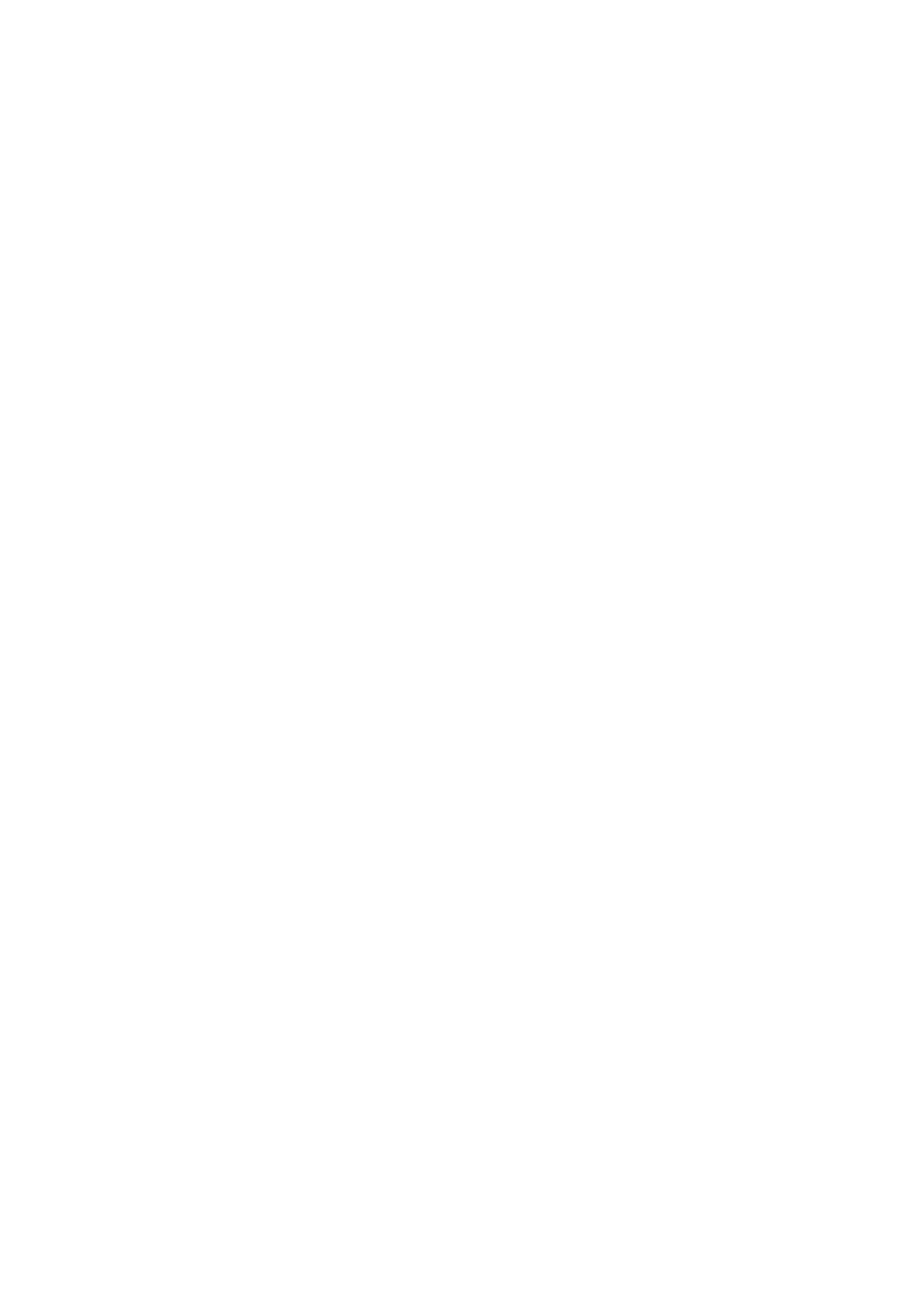| Times per month                                                             |                | week                                                 | day                                         | <b>DIETARY SUPPLEMENTS</b>                                  |
|-----------------------------------------------------------------------------|----------------|------------------------------------------------------|---------------------------------------------|-------------------------------------------------------------|
| <b>FRUITS/BERRIES</b>                                                       | $\overline{0}$ | $ 1-3 1-2 3-4 5-6 $                                  | $ 3+$<br>$\overline{2}$<br>1                | 21. Do you take vitamin, mineral or other supplements?      |
| Orange/citrus fruits                                                        |                |                                                      |                                             | Yes, regularly<br>  No<br>Yes, sometimes                    |
| Orange/grapefruit juice                                                     |                |                                                      |                                             | If yes, how much<br>and since when?                         |
| Apple/pear                                                                  |                |                                                      |                                             | Multivitamins<br>yr                                         |
| Banana                                                                      |                |                                                      |                                             | tablets<br>per week<br>With minerals<br>,,                  |
| Berries (fresh or frozen)                                                   |                |                                                      |                                             | Multivitamins<br>yr<br><b>Without minerals</b>              |
| Other fruits                                                                |                |                                                      |                                             | ,,<br>Vitamin C<br>yr                                       |
| Jam/marmalade/sauce                                                         |                |                                                      |                                             |                                                             |
| Fruit fool/soup                                                             |                |                                                      |                                             | ,,<br>Vitamin E<br>yr                                       |
| Times per month                                                             |                | week                                                 | day                                         | ,,<br>Vitamin $B_6$<br>yr                                   |
| <b>CAKES/SWEETS ETC.</b>                                                    | 0              | $1-3 1-2 3-4 5-6$                                    | $\overline{2}$<br>$ 3+$<br>1                | ,,                                                          |
| Buns and cakes                                                              |                |                                                      |                                             | Calcium<br>yr                                               |
| Biscuits/wafers/rusks                                                       |                |                                                      |                                             | Fish oil<br>capsules<br>yr                                  |
| Gateau/pastries                                                             |                |                                                      |                                             | per week                                                    |
| Chocolate                                                                   |                |                                                      |                                             | 22. Which of the following do you usually take?             |
| Sweets (not chocolate)                                                      |                |                                                      |                                             | Vit B-complex<br>Ginseng<br>Selenium<br>Folic acid          |
| Ice cream                                                                   |                |                                                      |                                             |                                                             |
| Chips/popcorn/cheese puffs                                                  |                |                                                      |                                             | Beta-carotene<br>Zinc<br>Gerimax<br>Oxigard                 |
| Nuts/almonds                                                                |                |                                                      |                                             | Remifemin<br>Q <sub>10</sub><br>Protector<br>Magnesium      |
| Light<br>Salad dressing                                                     |                |                                                      |                                             | <b>WOMEN'S HEALTH</b>                                       |
| Mayonnaise<br>Light                                                         |                |                                                      |                                             | 23. How old were you when your period started?              |
| Light $\Box$<br>Crème fraiche                                               |                |                                                      |                                             | don't know<br>yrs                                           |
| Cream                                                                       |                |                                                      |                                             |                                                             |
| Ketchup                                                                     |                |                                                      |                                             | 24. How many children have you had?                         |
| 17. On average, how often do you eat fried food?                            |                |                                                      |                                             | children                                                    |
|                                                                             |                | Rarely                                               |                                             | Your age at the birth of the first child<br>yrs             |
| Sausage/steak/pork chop<br>Fried in a pan                                   |                | times/mon                                            |                                             | 25. Were you ever treated for infertility?                  |
| Fish fried in a pan                                                         |                | ,,                                                   |                                             | $Yes, \lbrack$ operation,   hormonal stimulation,<br>other  |
|                                                                             |                |                                                      |                                             | No                                                          |
| Chicken/fillet/casserole<br>Fried in a pan                                  |                | 33                                                   |                                             |                                                             |
| Grilled/roasted chicken                                                     |                |                                                      |                                             | 26. Have you ever used contraceptive pills or               |
| Gravy/meat-juice                                                            |                | ,,                                                   |                                             | injections? How long? Don't include so called<br>mini-pills |
|                                                                             |                |                                                      |                                             | Yes, from<br>yrs of age, total<br>yrs                       |
| 18. What degree of browning do these courses<br>usually have?               |                | No, I have never used contraceptive pills/injections |                                             |                                                             |
| Light brown                                                                 |                | <b>Brown</b>                                         |                                             |                                                             |
| Dark brown                                                                  |                | Charred                                              |                                             | 27. Do you still have menstrual bleedings?                  |
|                                                                             |                |                                                      |                                             | Yes, "natural"<br>Yes, due to hormonal treatment            |
| 19. How often do you drink alcohol?                                         |                |                                                      |                                             | No, they ceased when I was<br>yrs                           |
| I have never had alcohol                                                    |                | The bleedings ceased naturally                       |                                             |                                                             |
| Y<br>I stopped drinking alcohol at the age of                               |                | because my ovaries were removed surgically           |                                             |                                                             |
| because my womb was removed surgically<br>Times per month<br>$$ day<br>week |                |                                                      |                                             |                                                             |
| I usually drink                                                             |                | Never 0-12-3 1-2 3-4 5-6                             | $3+$<br>$\overline{2}$                      |                                                             |
| Beer 2,8% alc                                                               |                |                                                      |                                             | 28. Have you taken hormones (estrogen) at                   |
| Beer 4,5% alc                                                               |                |                                                      |                                             | menopause or later? If yes, how long?                       |
| Wine                                                                        |                |                                                      |                                             | Yes, to ease hot flushes, sweating                          |
| Strong wine >18% alc.                                                       |                |                                                      |                                             |                                                             |
| Spirits 40% alc.                                                            |                |                                                      |                                             | yrs of age, total<br>yrs<br>from<br>Use now                 |
| 20. How much do you drink on each occasion?                                 |                | Yes, to ease dryness in the vagina.                  |                                             |                                                             |
| Wine<br>Spirits<br>cl<br>cl<br><sub>cl</sub><br>Beer                        |                |                                                      | yrs of age, total<br>from<br>yrs<br>Use now |                                                             |
| 1 can of beer=33/50 cl, bottle of wine/spirits=75 cl, 1 dl=10 cl            |                |                                                      |                                             | No, I have never received hormonal treatment.               |